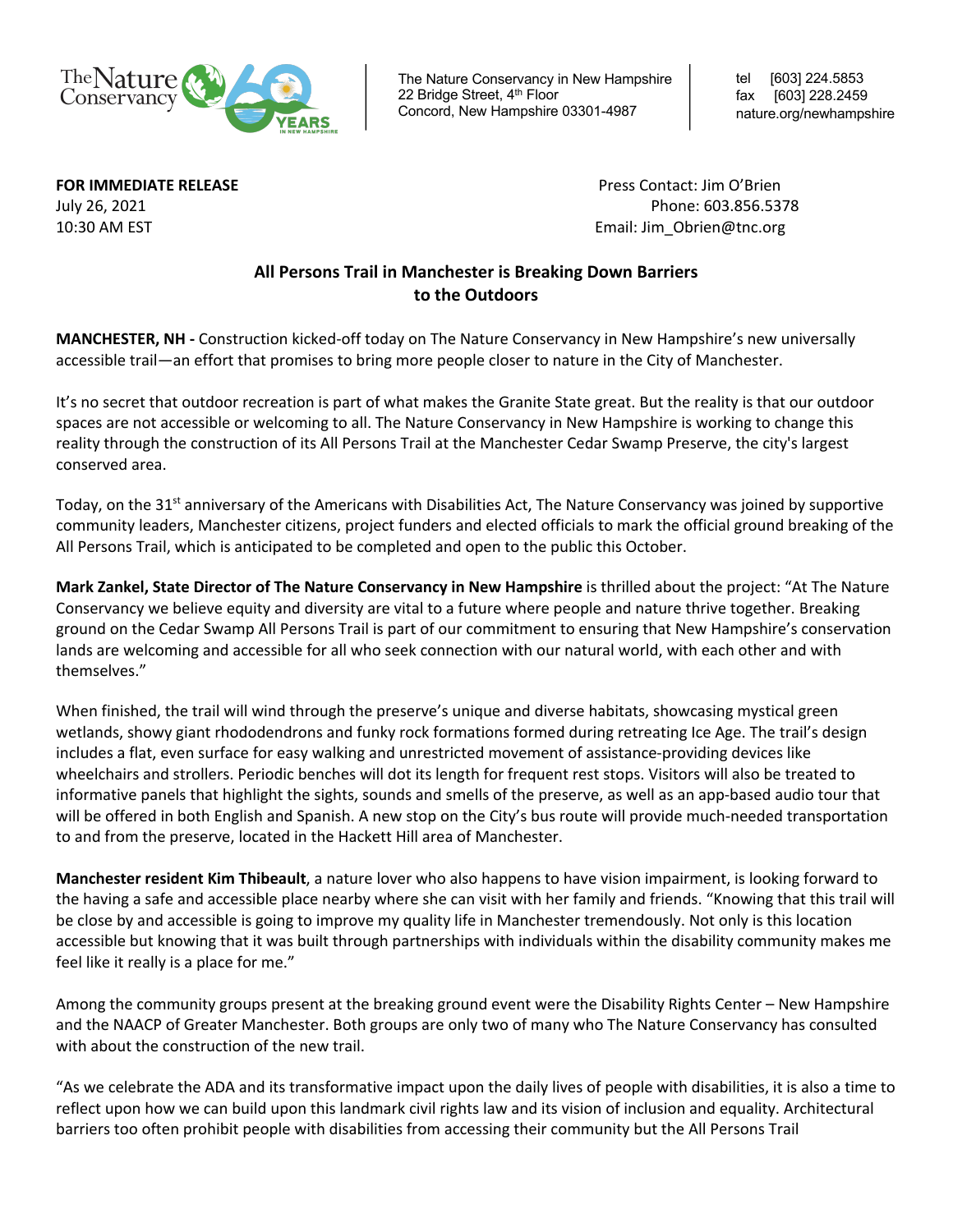demonstrates what is possible when inclusion and equality are at the heart of design." said, **Stephanie Patrick the Executive Director, Disability Rights Center – New Hampshire**.

**James McKim, President of the NAACP of Greater Manchester** also extended his support for the project stating, "Everyone should be able to explore nature. That is how our bodies destress, recharge, and rejuvenate. We are excited to support the work of the Nature Conservancy in the creation of the All Persons Trail at Manchester Cedar Swamp with its wonderful set of trails so close to the place where we live. May it be a space where we all can come together and enjoy life."

Elected officials, including Senator Maggie Hassan, Manchester Mayor Joyce Craig and Ward 12 Alderman Keith Hirschman, voiced their support for the project and pointed out the benefits to all New Hampshire residents who face barriers to accessing nature.

"Even though we have made important progress in the 31 years since the passage of the *Americans with Disabilities Act*, there is still more work to do to strengthen inclusion in New Hampshire and across the country. Building a universally accessible trail at the Manchester Cedar Swamp Preserve will help ensure that people of all abilities can access and explore the beauty of our state," said **U.S. Senator Maggie Hassan**. "I am grateful to The Nature Conservancy and their partners for their efforts in making this project a reality."

"Equitable access to outdoor spaces in Manchester is a priority - and this thoughtful project at the Manchester Cedar Swamp Preserve is meeting the needs of our community. The construction of the All Persons Trail by The Nature Conservancy, in conjunction with the expanded bus service to the trailhead by the Manchester Transit Authority, enables more residents to experience and enjoy this somewhat hidden treasure - a beautiful urban preserve, the largest conservation area in the city, located on the west side." said, **Manchester Mayor Joyce Craig**.

"As the Alderman for Ward 12, where the Cedar Swamp Preserve is located, I am not only supportive of The Nature Conservancy's proposed All Persons Trail I am also very much looking forward to its completion both for my constituents and for myself and my family. This trail will be a huge asset to our ward and our city" said, **Alderman Keith Hirschmann**, who could not be in attendance due to a conflict but is a vocal supporter of the project.

One of the project's early funders – VF Foundation – was also in attendance at the celebration. **said Gloria Schoch, Executive Director of The VF Foundation said,** "The VF Foundation is proud to partner with The Nature Conservancy to ensure that everyone, regardless of abilities or background, can enjoy The Manchester Cedar Swamp Preserve's unique ecosystem. We hope the inclusive design of the All Persons Trail, will inspire more community-centered projects across the country that are welcoming to all, while fostering active lifestyles and deepening our connection with nature."

Updates on and announcements about the project—including information around temporary preserve closures and openings—are available at www.nature.org/manchester, as well as on The Nature Conservancy's Facebook, Instagram and Twitter.

*###*

*Thanks to the many supporters of the All Persons Trail including: AARP, Anna B. Stearns Charitable Foundation, Appalachian Mountain Club, Disability Rights Center - New Hampshire, Madelaine G. von Weber Trust, NAACP of Greater Manchester, NH Parks and Recreation's Recreational Trails Program, Norwin S. & Elizabeth N. Bean Foundation, Opportunity Networks, RiverWoods Manchester, Samuel P. Hunt Foundation, The VF Foundation, Southern New Hampshire University, and the Manchester community members who provided valuable input.* 

*The Nature Conservancy is a global conservation organization dedicated to conserving the lands and waters on which all life depends. Guided by science, we create innovative, on-the-ground solutions to our world's toughest challenges so that nature and people can thrive together. We are tackling climate change, conserving lands, waters and oceans at an unprecedented scale, providing food and water sustainably and helping make cities more sustainable. Working in 79 countries and territories, we use a collaborative approach that engages local communities, governments, the private sector, and other partners. To learn more about our work in New*